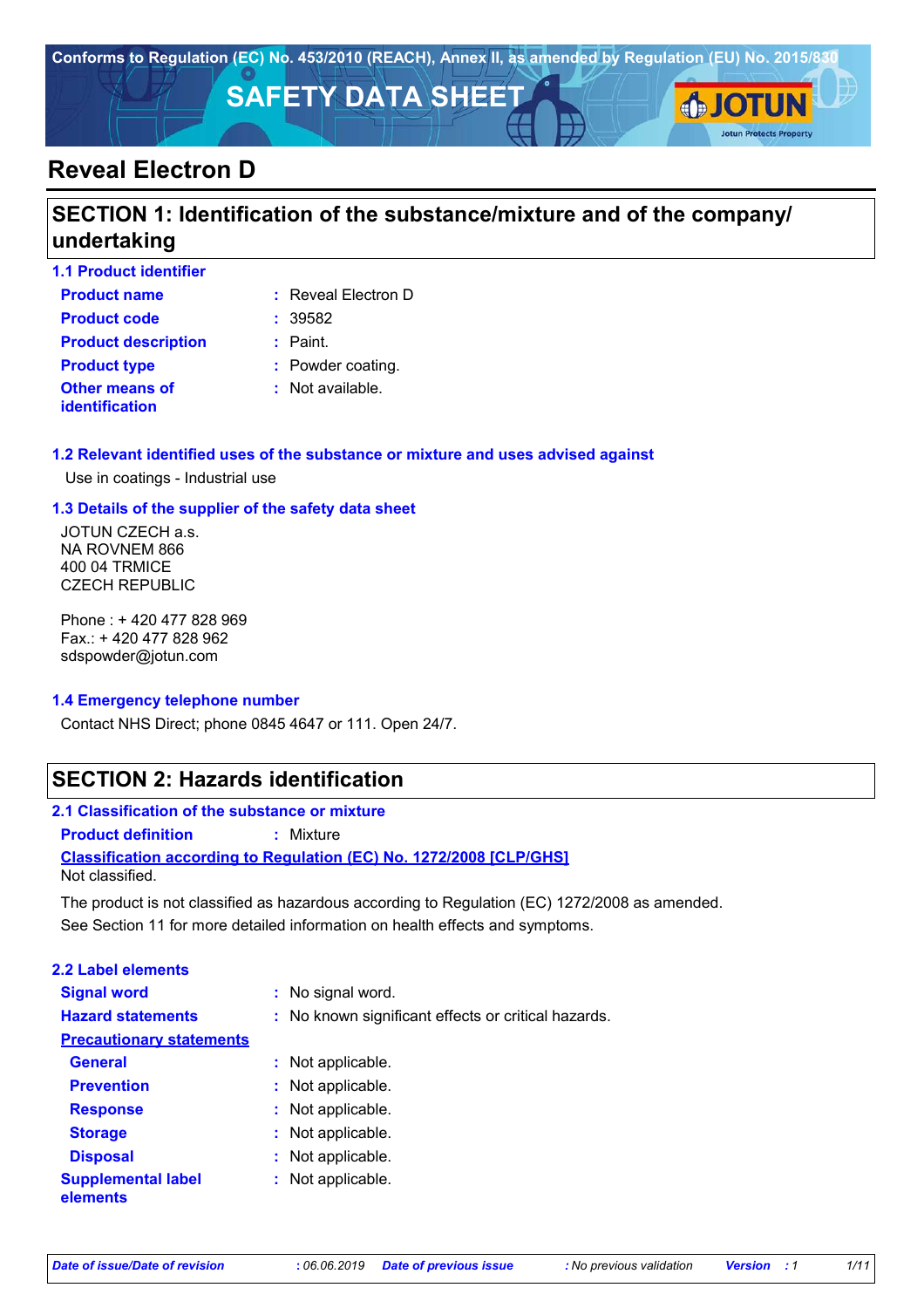### **SECTION 2: Hazards identification**

| <b>Annex XVII - Restrictions</b><br>on the manufacture,              | : Not applicable. |  |
|----------------------------------------------------------------------|-------------------|--|
| placing on the market and<br>use of certain dangerous                |                   |  |
| substances, mixtures and<br><b>articles</b>                          |                   |  |
| <b>Special packaging requirements</b>                                |                   |  |
| <b>Containers to be fitted</b><br>with child-resistant<br>fastenings | : Not applicable. |  |
| <b>Tactile warning of danger : Not applicable.</b>                   |                   |  |

#### **2.3 Other hazards**

**Other hazards which do : not result in classification** : None known.

# **SECTION 3: Composition/information on ingredients**

| <b>Product/ingredient name</b> | <b>Identifiers</b>                                               | <b>Weight %</b> | <b>Regulation (EC) No.</b> | <b>Type</b> |
|--------------------------------|------------------------------------------------------------------|-----------------|----------------------------|-------------|
|                                |                                                                  |                 | 1272/2008 [CLP]            |             |
| titanium dioxide               | REACH #:<br>01-2119489379-17<br>EC: 236-675-5<br>CAS: 13463-67-7 | $≥10 - ≤25$     | Not classified.            | $[2]$       |
| silica, amorphous, fumed       | EC: 231-545-4<br>CAS: 7631-86-9                                  | ≤3              | Not classified.            | $[2]$       |

There are no additional ingredients present which, within the current knowledge of the supplier and in the concentrations applicable, are classified as hazardous to health or the environment, are PBTs, vPvBs or Substances of equivalent concern, or have been assigned a workplace exposure limit and hence require reporting in this section.

#### Type

[1] Substance classified with a health or environmental hazard

[2] Substance with a workplace exposure limit

[3] Substance meets the criteria for PBT according to Regulation (EC) No. 1907/2006, Annex XIII

[4] Substance meets the criteria for vPvB according to Regulation (EC) No. 1907/2006, Annex XIII

[5] Substance of equivalent concern

[6] Additional disclosure due to company policy

Occupational exposure limits, if available, are listed in Section 8.

# **SECTION 4: First aid measures**

#### **:** If swallowed, seek medical advice immediately and show the container or label. Keep person warm and at rest. Do NOT induce vomiting. Remove contact lenses, irrigate copiously with clean, fresh water, holding the **:** eyelids apart for at least 10 minutes and seek immediate medical advice. Remove contaminated clothing and shoes. Wash skin thoroughly with soap and **:** water or use recognised skin cleanser. Do NOT use solvents or thinners. Remove to fresh air. Keep person warm and at rest. If not breathing, if breathing is **:** irregular or if respiratory arrest occurs, provide artificial respiration or oxygen by trained personnel. **General** The all cases of doubt, or when symptoms persist, seek medical attention. Never give anything by mouth to an unconscious person. If unconscious, place in recovery position and seek medical advice. **Skin contact 4.1 Description of first aid measures Ingestion Inhalation Eye contact Protection of first-aiders :** No action shall be taken involving any personal risk or without suitable training.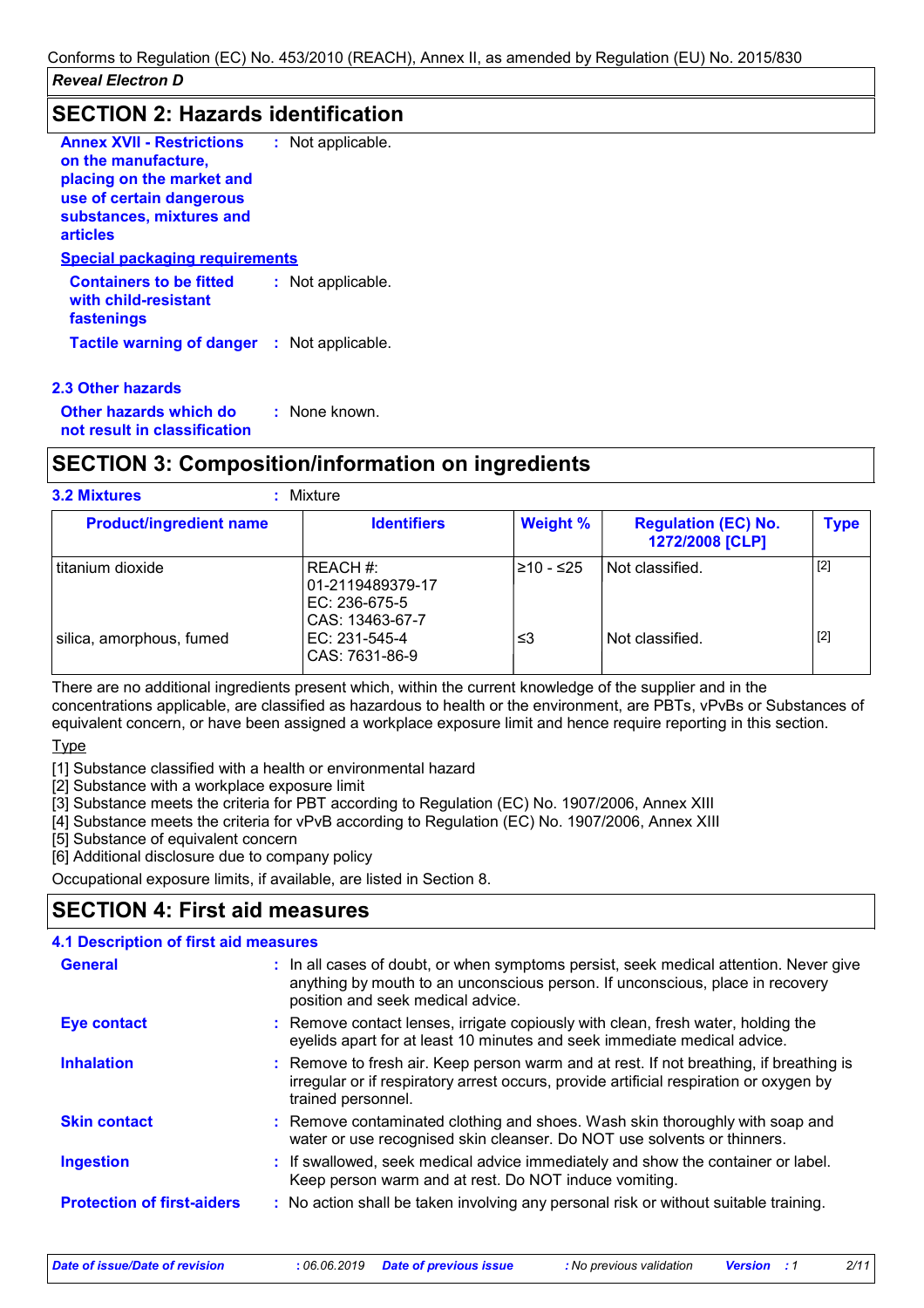### **SECTION 4: First aid measures**

**4.2 Most important symptoms and effects, both acute and delayed**

There are no data available on the mixture itself. The mixture has been assessed following the conventional method of the CLP Regulation (EC) No 1272/2008 and is classified for toxicological properties accordingly. See Sections 2 and 3 for details.

This takes into account, where known, delayed and immediate effects and also chronic effects of components from short-term and long-term exposure by oral, inhalation and dermal routes of exposure and eye contact. Coating powders can cause localised skin irritation in folds of the skin or under tight clothing.

#### **4.3 Indication of any immediate medical attention and special treatment needed**

- **Notes to physician Treat symptomatically. Contact poison treatment specialist immediately if large Notes 3.** quantities have been ingested or inhaled.
- **Specific treatments**

**equipment for fire-fighters**

**:** No specific treatment.

See toxicological information (Section 11)

#### **SECTION 5: Firefighting measures** Recommended: alcohol-resistant foam, CO₂ blanket, water spray or mist. **: :** Do not use water jet. Do not use inert gas under high pressure (e.g. CO2). **Hazardous combustion products Hazards from the substance or mixture Special protective 5.1 Extinguishing media :** Fire will produce dense black smoke. Exposure to decomposition products may **:** Decomposition products may include the following materials: carbon monoxide, **:** Appropriate breathing apparatus may be required. **Suitable extinguishing media Unsuitable extinguishing media 5.2 Special hazards arising from the substance or mixture 5.3 Advice for firefighters Special protective actions for fire-fighters :** Cool closed containers exposed to fire with water. Do not release runoff from fire to cause a health hazard. drains or watercourses. carbon dioxide, smoke, oxides of nitrogen. Fine dust clouds may form explosive mixtures with air.

### **SECTION 6: Accidental release measures**

|                                                                | 6.1 Personal precautions, protective equipment and emergency procedures                                                                                                                                                                                     |
|----------------------------------------------------------------|-------------------------------------------------------------------------------------------------------------------------------------------------------------------------------------------------------------------------------------------------------------|
| For non-emergency<br>personnel                                 | : Exclude sources of ignition and ventilate the area. Avoid breathing dust. Refer to<br>protective measures listed in sections 7 and 8.                                                                                                                     |
|                                                                | For emergency responders : If specialised clothing is required to deal with the spillage, take note of any<br>information in Section 8 on suitable and unsuitable materials. See also the<br>information in "For non-emergency personnel".                  |
| <b>6.2 Environmental</b><br>precautions                        | : Do not allow to enter drains or watercourses. If the product contaminates lakes,<br>rivers, or sewers, inform the appropriate authorities in accordance with local<br>regulations.                                                                        |
| 6.3 Methods and material<br>for containment and<br>cleaning up | : Contain and collect spillage with an electrically protected vacuum cleaner or by wet-<br>brushing and place in container for disposal according to local regulations (see<br>section 13). Do not use a dry brush as dust clouds or static can be created. |
| <b>Date of issue/Date of revision</b>                          | 3/11<br><b>Date of previous issue</b><br>:06.06.2019<br>: No previous validation<br><b>Version</b><br>: 1                                                                                                                                                   |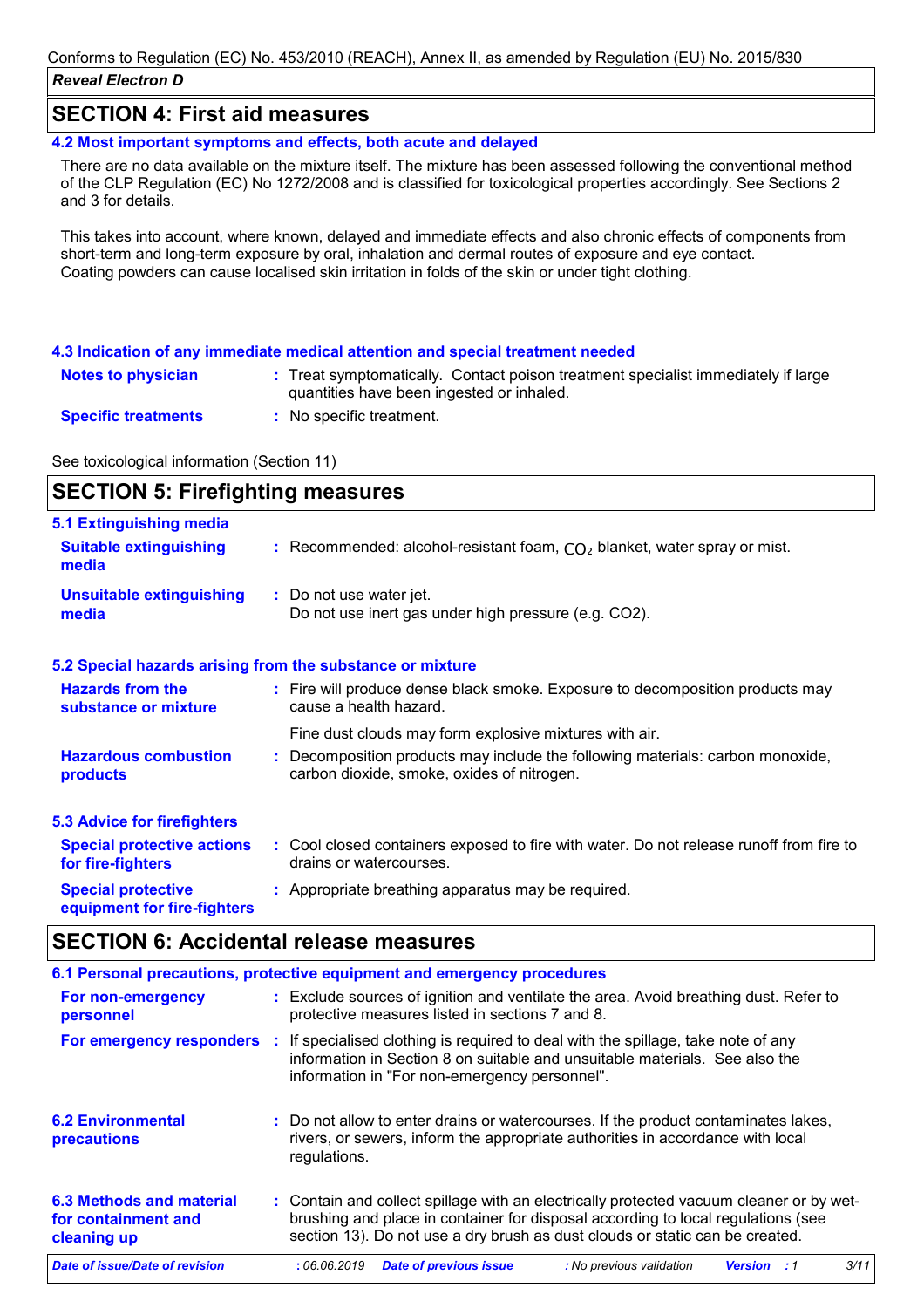### **SECTION 6: Accidental release measures**

| 6.4 Reference to other | : See Section 1 for emergency contact information.                          |
|------------------------|-----------------------------------------------------------------------------|
| <b>sections</b>        | See Section 8 for information on appropriate personal protective equipment. |
|                        | See Section 13 for additional waste treatment information.                  |

## **SECTION 7: Handling and storage**

The information in this section contains generic advice and guidance. The list of Identified Uses in Section 1 should be consulted for any available use-specific information provided in the Exposure Scenario(s).

#### **Advice should be taken from a competent occupational health practitioner on the assessment of employees with skin or respiratory complaints before the individual is exposed to the uncured product.**

#### **7.1 Precautions for safe handling**

Precautions should be taken to prevent the formation of dusts in concentrations above flammable, explosive or occupational exposure limits.

Electrical equipment and lighting should be protected to appropriate standards to prevent dust coming into contact with hot surfaces, sparks or other ignition sources.

Mixture may charge electrostatically: always use earthing leads when transferring from one container to another. Operators should wear antistatic footwear and clothing and floors should be of the conducting type.

Keep away from heat, sparks and flame.

Avoid contact with skin and eyes. Avoid the inhalation of dust, particulates, spray or mist arising from the application of this mixture. Avoid inhalation of dust from sanding.

Eating, drinking and smoking should be prohibited in areas where this material is handled, stored and processed. Put on appropriate personal protective equipment (see Section 8).

Always keep in containers made from the same material as the original one.

Comply with the health and safety at work laws.

Do not allow to enter drains or watercourses.

#### **7.2 Conditions for safe storage, including any incompatibilities**

Store in accordance with local regulations.

#### **Additional information on storage conditions**

Observe label precautions. Store in a dry, cool and well-ventilated area. Keep away from heat and direct sunlight. Keep container tightly closed.

Keep away from sources of ignition. No smoking. Prevent unauthorised access. Containers that have been opened must be carefully resealed and kept upright to prevent leakage.

See Technical Data Sheet / packaging for further information.

| 7.3 Specific end use(s)                        |                  |
|------------------------------------------------|------------------|
| <b>Recommendations</b>                         | : Not available. |
| Industrial sector specific<br><b>solutions</b> | : Not available. |

### **SECTION 8: Exposure controls/personal protection**

The information in this section contains generic advice and guidance. Information is provided based on typical anticipated uses of the product. Additional measures might be required for bulk handling or other uses that could significantly increase worker exposure or environmental releases.

#### **8.1 Control parameters**

#### **Occupational exposure limits**

Dust Limit : 10 mg/m<sup>3</sup> (TWA of total inhalable dust) and 4 mg/m<sup>3</sup> (TWA of respirable)

| <b>Product/ingredient name</b> | <b>Exposure limit values</b>                              |
|--------------------------------|-----------------------------------------------------------|
| titanium dioxide               | <b>EH40/2005 WELs (United Kingdom (UK), 8/2018).</b>      |
|                                | TWA: 10 mg/m <sup>3</sup> 8 hours. Form: inhalable dust   |
|                                | TWA: 4 mg/m <sup>3</sup> 8 hours. Form: respirable dust   |
| l silicon dioxide              | EH40/2005 WELs (United Kingdom (UK), 8/2018).             |
|                                | TWA: 6 mg/m <sup>3</sup> 8 hours. Form: inhalable dust    |
|                                | TWA: 2.4 mg/m <sup>3</sup> 8 hours. Form: respirable dust |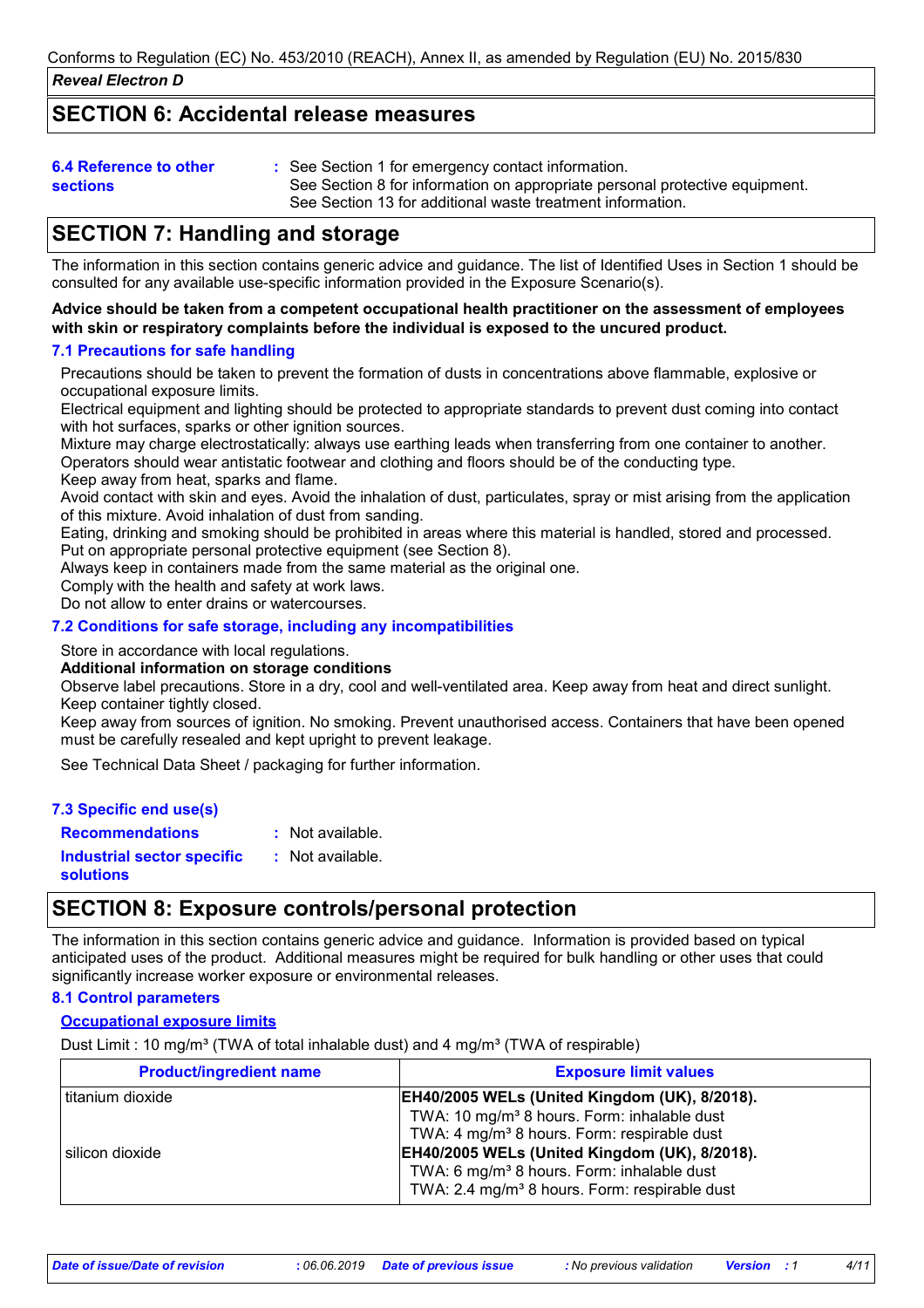# **SECTION 8: Exposure controls/personal protection**

| <b>Recommended monitoring</b><br>procedures | If this product contains ingredients with exposure limits, personal, workplace<br>÷.<br>atmosphere or biological monitoring may be required to determine the effectiveness<br>of the ventilation or other control measures and/or the necessity to use respiratory<br>protective equipment. Reference should be made to monitoring standards, such as<br>the following: European Standard EN 689 (Workplace atmospheres - Guidance for<br>the assessment of exposure by inhalation to chemical agents for comparison with<br>limit values and measurement strategy) European Standard EN 14042 (Workplace<br>atmospheres - Guide for the application and use of procedures for the assessment<br>of exposure to chemical and biological agents) European Standard EN 482<br>(Workplace atmospheres - General requirements for the performance of procedures<br>for the measurement of chemical agents) Reference to national guidance<br>documents for methods for the determination of hazardous substances will also be<br>required. |
|---------------------------------------------|----------------------------------------------------------------------------------------------------------------------------------------------------------------------------------------------------------------------------------------------------------------------------------------------------------------------------------------------------------------------------------------------------------------------------------------------------------------------------------------------------------------------------------------------------------------------------------------------------------------------------------------------------------------------------------------------------------------------------------------------------------------------------------------------------------------------------------------------------------------------------------------------------------------------------------------------------------------------------------------------------------------------------------------|
|---------------------------------------------|----------------------------------------------------------------------------------------------------------------------------------------------------------------------------------------------------------------------------------------------------------------------------------------------------------------------------------------------------------------------------------------------------------------------------------------------------------------------------------------------------------------------------------------------------------------------------------------------------------------------------------------------------------------------------------------------------------------------------------------------------------------------------------------------------------------------------------------------------------------------------------------------------------------------------------------------------------------------------------------------------------------------------------------|

#### **DNELs/DMELs**

No DNELs/DMELs available.

#### **PNECs**

No PNECs available

| <b>8.2 Exposure controls</b>               |                                                                                                                                                                                                                                                                                                                                                                                                                                                                                                                                                                                                                                                                                                                                                                                                                                                                                                                                                                 |
|--------------------------------------------|-----------------------------------------------------------------------------------------------------------------------------------------------------------------------------------------------------------------------------------------------------------------------------------------------------------------------------------------------------------------------------------------------------------------------------------------------------------------------------------------------------------------------------------------------------------------------------------------------------------------------------------------------------------------------------------------------------------------------------------------------------------------------------------------------------------------------------------------------------------------------------------------------------------------------------------------------------------------|
| <b>Appropriate engineering</b><br>controls | : Avoid breathing dust. Where reasonably practicable, this should be achieved by the<br>use of local exhaust ventilation and good general extraction. If these are not<br>sufficient to maintain exposure to dusts below the OEL, suitable respiratory<br>protection must be worn.                                                                                                                                                                                                                                                                                                                                                                                                                                                                                                                                                                                                                                                                              |
| <b>Individual protection measures</b>      |                                                                                                                                                                                                                                                                                                                                                                                                                                                                                                                                                                                                                                                                                                                                                                                                                                                                                                                                                                 |
| <b>Hygiene measures</b>                    | : Wash hands, forearms and face thoroughly after handling chemical products, before<br>eating, smoking and using the lavatory and at the end of the working period.<br>Appropriate techniques should be used to remove potentially contaminated clothing.<br>Wash contaminated clothing before reusing. Ensure that eyewash stations and<br>safety showers are close to the workstation location.                                                                                                                                                                                                                                                                                                                                                                                                                                                                                                                                                               |
| <b>Eye/face protection</b>                 | : Safety eyewear should be used when there is a likelihood of exposure.                                                                                                                                                                                                                                                                                                                                                                                                                                                                                                                                                                                                                                                                                                                                                                                                                                                                                         |
| <b>Skin protection</b>                     |                                                                                                                                                                                                                                                                                                                                                                                                                                                                                                                                                                                                                                                                                                                                                                                                                                                                                                                                                                 |
| <b>Gloves</b>                              | : There is no one glove material or combination of materials that will give unlimited<br>resistance to any individual or combination of chemicals.<br>The breakthrough time must be greater than the end use time of the product.<br>The instructions and information provided by the glove manufacturer on use,<br>storage, maintenance and replacement must be followed.<br>Gloves should be replaced regularly and if there is any sign of damage to the glove<br>material.<br>Always ensure that gloves are free from defects and that they are stored and used<br>correctly.<br>The performance or effectiveness of the glove may be reduced by physical/chemical<br>damage and poor maintenance.<br>Barrier creams may help to protect the exposed areas of the skin but should not be<br>applied once exposure has occurred.<br>Wear suitable gloves tested to EN374.<br>Recommended, gloves(breakthrough time) > 8 hours: nitrile rubber, neoprene, PVC |
|                                            | For right choice of glove materials, with focus on chemical resistance and time of<br>penetration, seek advice by the supplier of chemical resistant gloves.<br>The user must check that the final choice of type of glove selected for handling this<br>product is the most appropriate and takes into account the particular conditions of<br>use, as included in the user's risk assessment.                                                                                                                                                                                                                                                                                                                                                                                                                                                                                                                                                                 |
| <b>Body protection</b>                     | : Personnel should wear protective clothing. Care should be taken in the selection of<br>protective clothing to ensure that inflammation and irritation of the skin at the neck<br>and wrists through contact with the powder are avoided.                                                                                                                                                                                                                                                                                                                                                                                                                                                                                                                                                                                                                                                                                                                      |
|                                            |                                                                                                                                                                                                                                                                                                                                                                                                                                                                                                                                                                                                                                                                                                                                                                                                                                                                                                                                                                 |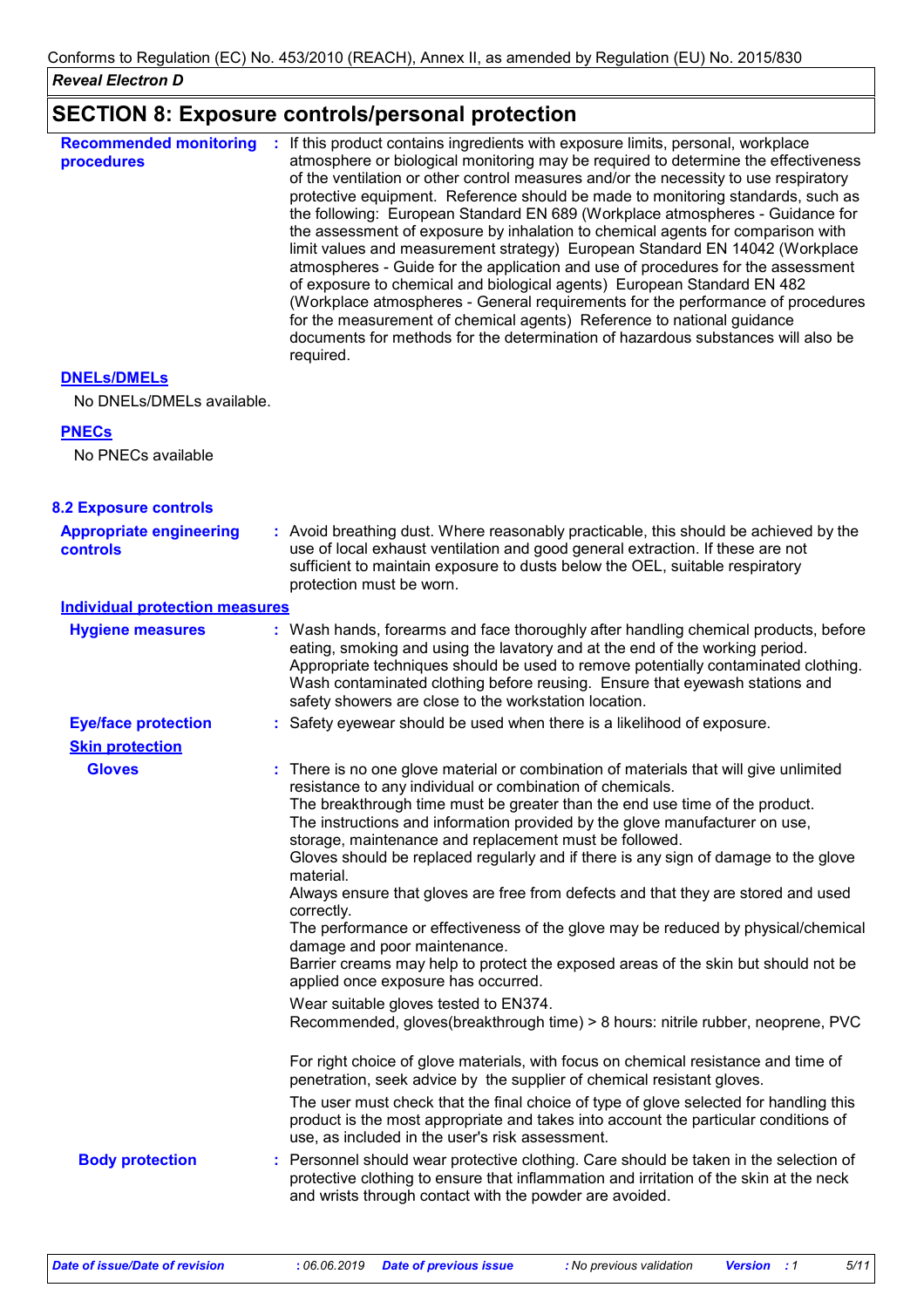| <b>SECTION 8: Exposure controls/personal protection</b> |                                                                                                                                                                                                                                                  |  |
|---------------------------------------------------------|--------------------------------------------------------------------------------------------------------------------------------------------------------------------------------------------------------------------------------------------------|--|
| <b>Other skin protection</b>                            | : Appropriate footwear and any additional skin protection measures should be<br>selected based on the task being performed and the risks involved and should be<br>approved by a specialist before handling this product.                        |  |
| <b>Respiratory protection</b>                           | : If workers are exposed to concentrations above the exposure limit, they must use a<br>respirator according to EN 140. If dust is generated and ventilation is inadequate,<br>use respirator that will protect against dust/mist. (FFP2 / N95). |  |
| <b>Environmental exposure</b><br><b>controls</b>        | : Do not allow to enter drains or watercourses.                                                                                                                                                                                                  |  |

# **SECTION 9: Physical and chemical properties**

| 9.1 Information on basic physical and chemical properties   |                                                                   |
|-------------------------------------------------------------|-------------------------------------------------------------------|
| <b>Appearance</b>                                           |                                                                   |
| <b>Physical state</b>                                       | : Solid. Powder.                                                  |
| <b>Colour</b>                                               | : Various                                                         |
| <b>Odour</b>                                                | Odourless.                                                        |
| <b>Odour threshold</b>                                      | : Not applicable.                                                 |
| pH                                                          | : Not applicable.                                                 |
| <b>Melting point (dust)</b>                                 | $: 85 - 115 °C$                                                   |
| Initial boiling point and<br>boiling range                  | : Not applicable.                                                 |
| <b>Flash point</b>                                          | : Not applicable.                                                 |
| <b>Evaporation rate</b>                                     | : Not applicable.                                                 |
| <b>Flammability (solid, gas)</b>                            | : Fine dust clouds may form explosive mixtures with air.          |
| <b>Lower explosion limit (dust)</b>                         | $: 30$ g/m <sup>3</sup> (EN 14034-3)                              |
| <b>Minimum ignition energy (mJ)</b>                         | $: 10 - 30$ (EN 13821)                                            |
| <b>Vapour pressure</b>                                      | : Not applicable.                                                 |
| <b>Vapour density</b>                                       | : Not applicable.                                                 |
| <b>Density</b>                                              | $: 1.2$ to 1.8 g/cm <sup>3</sup>                                  |
| <b>Solubility(ies)</b>                                      | : Insoluble in the following materials: cold water and hot water. |
| Partition coefficient: n-octanol/: Not applicable.<br>water |                                                                   |
| <b>Auto-ignition temperature</b>                            | $: >450^{\circ}C$                                                 |
| <b>Decomposition temperature</b>                            | $: 230^{\circ}$ C                                                 |
| <b>Viscosity</b>                                            | : Not applicable.                                                 |
|                                                             |                                                                   |

#### **9.2 Other information**

No additional information.

| <b>10.1 Reactivity</b>                            | : Fine dust clouds may form explosive mixtures with air.                                                                                                   |
|---------------------------------------------------|------------------------------------------------------------------------------------------------------------------------------------------------------------|
| <b>10.2 Chemical stability</b>                    | : Stable under recommended storage and handling conditions (see Section 7).                                                                                |
| <b>10.3 Possibility of</b><br>hazardous reactions | : Under normal conditions of storage and use, hazardous reactions will not occur.                                                                          |
| <b>10.4 Conditions to avoid</b>                   | : Avoid the creation of dust when handling and avoid all possible sources of ignition<br>(spark or flame).                                                 |
|                                                   | Take precautionary measures against electrostatic discharges.                                                                                              |
|                                                   | To avoid fire or explosion, dissipate static electricity during transfer by earthing and<br>bonding containers and equipment before transferring material. |
|                                                   | Prevent dust accumulation.                                                                                                                                 |
| 10.5 Incompatible materials                       | : Not applicable.                                                                                                                                          |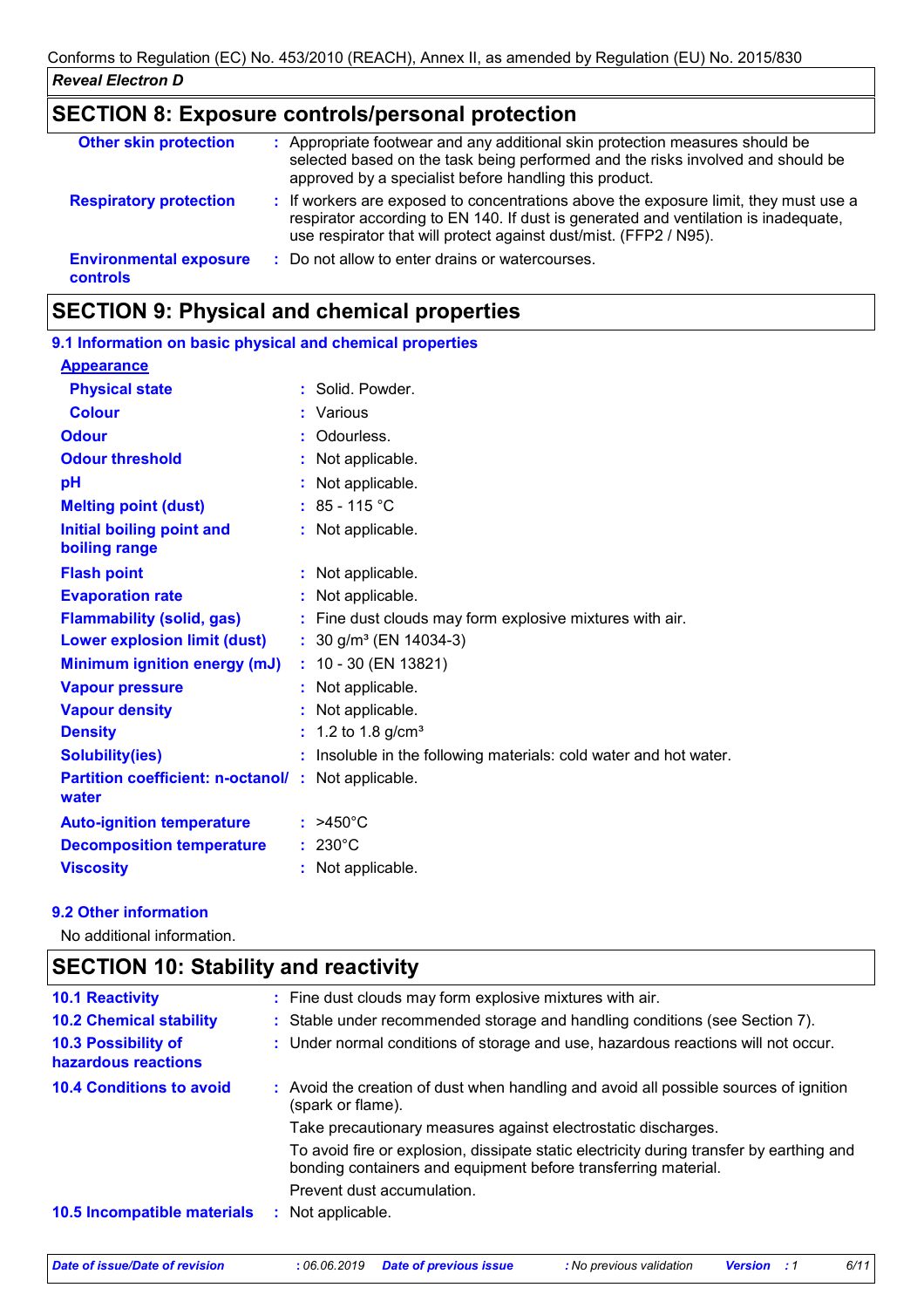### **SECTION 10: Stability and reactivity**

**10.6 Hazardous decomposition products** **:** Decomposition products may include the following materials: carbon monoxide, carbon dioxide, smoke, oxides of nitrogen.

# **SECTION 11: Toxicological information**

#### **11.1 Information on toxicological effects**

There are no data available on the mixture itself. The mixture has been assessed following the conventional method of the CLP Regulation (EC) No 1272/2008 and is classified for toxicological properties accordingly. See Sections 2 and 3 for details.

This takes into account, where known, delayed and immediate effects and also chronic effects of components from short-term and long-term exposure by oral, inhalation and dermal routes of exposure and eye contact. Coating powders can cause localised skin irritation in folds of the skin or under tight clothing.

#### **Acute toxicity**

| <b>Conclusion/Summary</b>                                 | $:$ Not available. |
|-----------------------------------------------------------|--------------------|
| <b>Acute toxicity estimates</b>                           |                    |
| Not available.                                            |                    |
| <b>Irritation/Corrosion</b>                               |                    |
| <b>Conclusion/Summary</b>                                 | $:$ Not available. |
| <b>Sensitisation</b>                                      |                    |
| <b>Conclusion/Summary</b>                                 | $:$ Not available. |
| <u>Mutaqenicity</u>                                       |                    |
| <b>Conclusion/Summary</b>                                 | $:$ Not available. |
| <b>Carcinogenicity</b>                                    |                    |
| <b>Conclusion/Summary</b>                                 | $:$ Not available. |
| <b>Reproductive toxicity</b>                              |                    |
| <b>Conclusion/Summary</b>                                 | $:$ Not available. |
| <u>Teratogenicity</u>                                     |                    |
| <b>Conclusion/Summary</b>                                 | $:$ Not available. |
| <b>Specific target organ toxicity (single exposure)</b>   |                    |
| Not available.                                            |                    |
| <b>Specific target organ toxicity (repeated exposure)</b> |                    |
| Not available.                                            |                    |

#### **Aspiration hazard**

Not available.

**Other information :** : Not available.

### **SECTION 12: Ecological information**

#### **12.1 Toxicity**

There are no data available on the mixture itself.

Coating powder residues should not be allowed to enter drains or watercourses or be deposited where they could affect ground or surface waters.

The mixture has been assessed following the summation method of the CLP Regulation (EC) No 1272/2008 and is not classified as hazardous to the environment.

**Conclusion/Summary :** : No known significant effects or critical hazards.

#### **12.2 Persistence and degradability**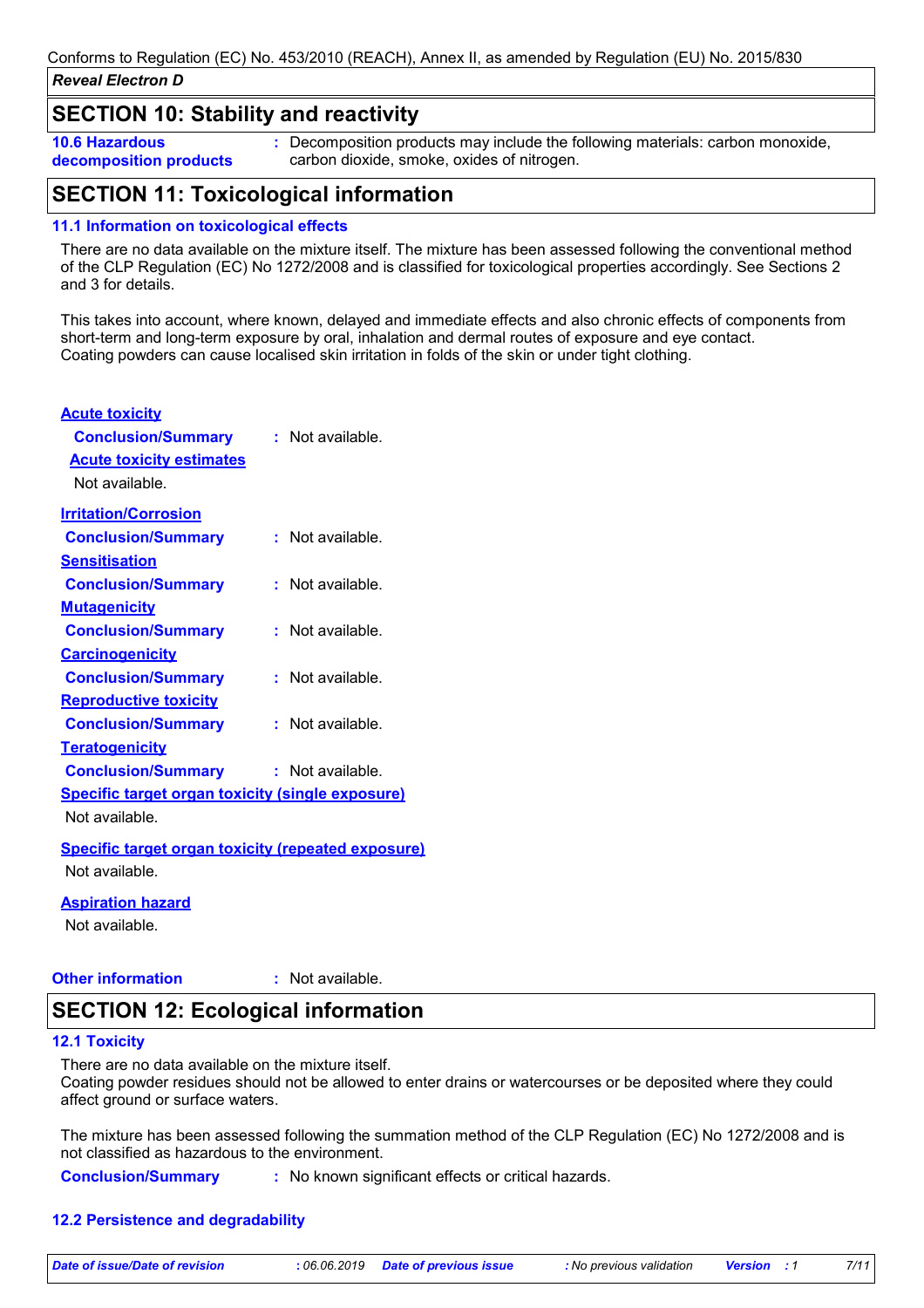| <b>Conclusion/Summary</b>                               | : Not available.  |
|---------------------------------------------------------|-------------------|
| <b>12.3 Bioaccumulative potential</b>                   |                   |
| Not available.                                          |                   |
| <b>12.4 Mobility in soil</b>                            |                   |
| <b>Soil/water partition</b><br><b>coefficient (Koc)</b> | : Not available.  |
| <b>Mobility</b>                                         | : Not available.  |
| 12.5 Results of PBT and vPvB assessment                 |                   |
| <b>PBT</b>                                              | : Not applicable. |
| <b>vPvB</b>                                             | : Not applicable. |

**12.6 Other adverse effects** : No known significant effects or critical hazards.

# **SECTION 13: Disposal considerations**

The information in this section contains generic advice and guidance. The list of Identified Uses in Section 1 should be consulted for any available use-specific information provided in the Exposure Scenario(s).

### **13.1 Waste treatment methods**

| <b>Product</b>                           |                                                                                                                                                                                                                                                                                                                                                                                                                                                                                                                                                      |
|------------------------------------------|------------------------------------------------------------------------------------------------------------------------------------------------------------------------------------------------------------------------------------------------------------------------------------------------------------------------------------------------------------------------------------------------------------------------------------------------------------------------------------------------------------------------------------------------------|
| <b>Methods of disposal</b>               | : The generation of waste should be avoided or minimised wherever possible.<br>Disposal of this product, solutions and any by-products should at all times comply<br>with the requirements of environmental protection and waste disposal legislation<br>and any regional local authority requirements. Dispose of surplus and non-<br>recyclable products via a licensed waste disposal contractor. Waste should not be<br>disposed of untreated to the sewer unless fully compliant with the requirements of<br>all authorities with jurisdiction. |
| <b>Hazardous waste</b>                   | : Within the present knowledge of the supplier, this product is not regarded as<br>hazardous waste, as defined by EU Directive 2008/98/EC.                                                                                                                                                                                                                                                                                                                                                                                                           |
| <b>Disposal considerations</b>           | Do not allow to enter drains or watercourses.<br>Dispose of according to all federal, state and local applicable regulations.<br>If this product is mixed with other wastes, the original waste product code may no<br>longer apply and the appropriate code should be assigned.<br>For further information, contact your local waste authority.                                                                                                                                                                                                     |
| <b>European waste</b><br>catalogue (EWC) | : 08 02 01 waste coating powders<br>If this product is mixed with other wastes, this code may no longer apply. If mixed<br>with other wastes, the appropriate code should be assigned. For further information,<br>contact your local waste authority.                                                                                                                                                                                                                                                                                               |
| <b>Packaging</b>                         |                                                                                                                                                                                                                                                                                                                                                                                                                                                                                                                                                      |
| <b>Methods of disposal</b>               | : The generation of waste should be avoided or minimised wherever possible. Waste<br>packaging should be recycled. Incineration or landfill should only be considered<br>when recycling is not feasible.                                                                                                                                                                                                                                                                                                                                             |
| <b>Disposal considerations</b>           | Using information provided in this safety data sheet, advice should be obtained from<br>the relevant waste authority on the classification of empty containers.<br>Empty containers must be scrapped or reconditioned.<br>Dispose of containers contaminated by the product in accordance with local or<br>national legal provisions.                                                                                                                                                                                                                |
| <b>Special precautions</b>               | : This material and its container must be disposed of in a safe way. Empty containers<br>or liners may retain some product residues. Avoid dispersal of spilt material and<br>runoff and contact with soil, waterways, drains and sewers.                                                                                                                                                                                                                                                                                                            |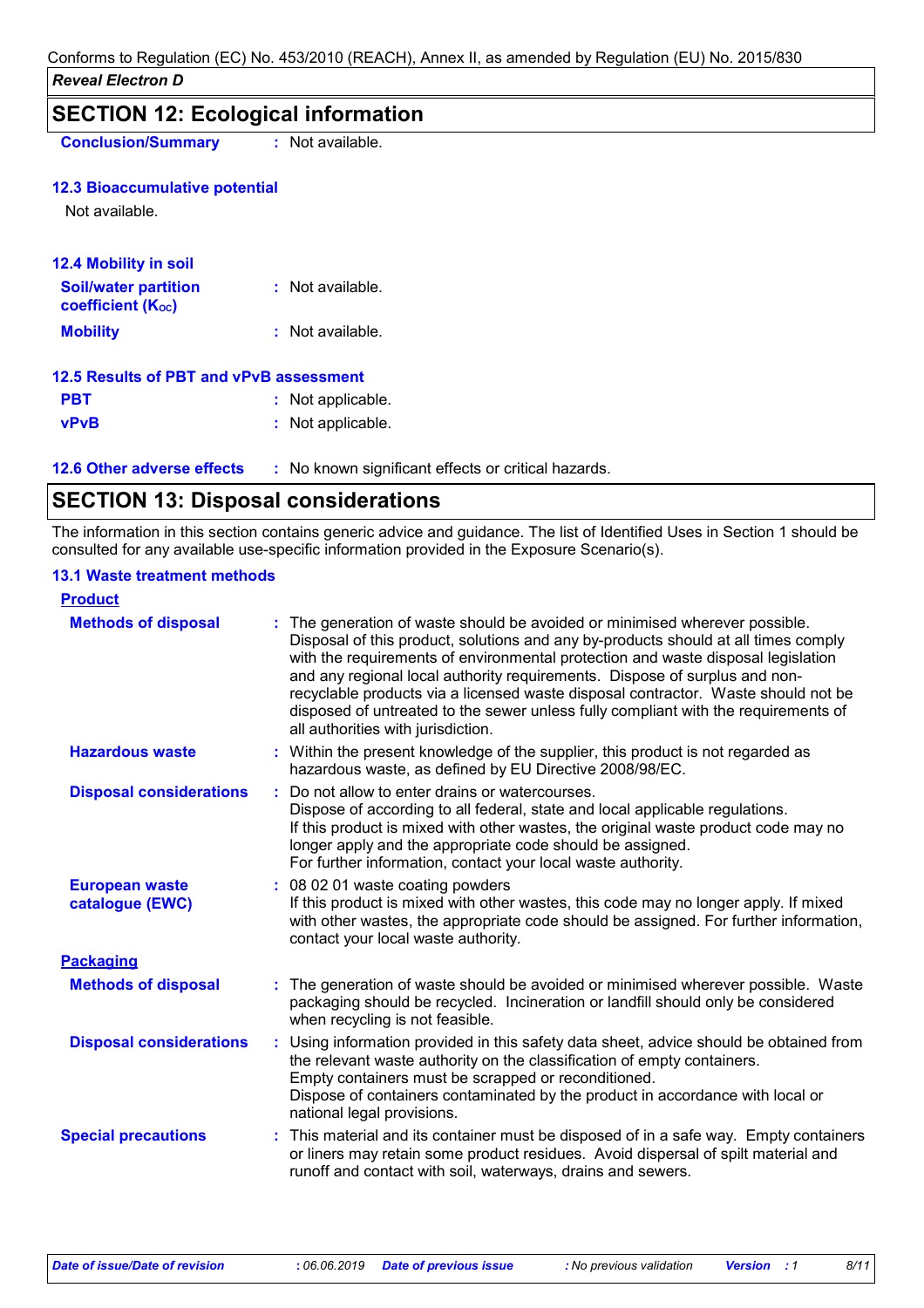# **SECTION 14: Transport information**

|                                                       | <b>ADR/RID</b> | <b>ADN</b>     | <b>IMDG</b>    | <b>IATA</b>    |
|-------------------------------------------------------|----------------|----------------|----------------|----------------|
| 14.1 UN number                                        | Not available. | Not available. | Not available. | Not available. |
| 14.2 UN proper<br>shipping name                       | Not available. | Not available. | Not available. | Not available. |
| <b>14.3 Transport</b><br>hazard class(es)             | Not available. | Not available. | Not available. | Not available. |
| 14.4 Packing<br>group                                 |                |                |                |                |
| <b>14.5</b><br><b>Environmental</b><br><b>hazards</b> | No.            | No.            | No.            | No.            |
| <b>ADR/RID</b>                                        |                |                |                |                |

**14.6 Special precautions for user**

**Transport within user's premises:** always transport in closed containers that are **:** upright and secure. Ensure that persons transporting the product know what to do in the event of an accident or spillage.

**14.7 Transport in bulk according to Annex II of Marpol and the IBC Code**

**:** Not applicable.

### **SECTION 15: Regulatory information**

**15.1 Safety, health and environmental regulations/legislation specific for the substance or mixture**

**EU Regulation (EC) No. 1907/2006 (REACH)**

**Annex XIV - List of substances subject to authorisation**

### **Annex XIV**

None of the components are listed.

**Substances of very high concern**

None of the components are listed.

**Annex XVII - Restrictions on the manufacture,** : Not applicable.

**placing on the market and use of certain dangerous substances, mixtures and articles**

**Other EU regulations**

| <b>VOC</b>                                     | : Not available.  |
|------------------------------------------------|-------------------|
| <b>VOC for Ready-for-Use</b><br><b>Mixture</b> | : Not applicable. |
| <b>Europe inventory</b>                        | : Not determined. |

**Ozone depleting substances (1005/2009/EU)**

Not listed.

**Prior Informed Consent (PIC) (649/2012/EU)**

Not listed.

### **Seveso Directive**

This product is not controlled under the Seveso Directive.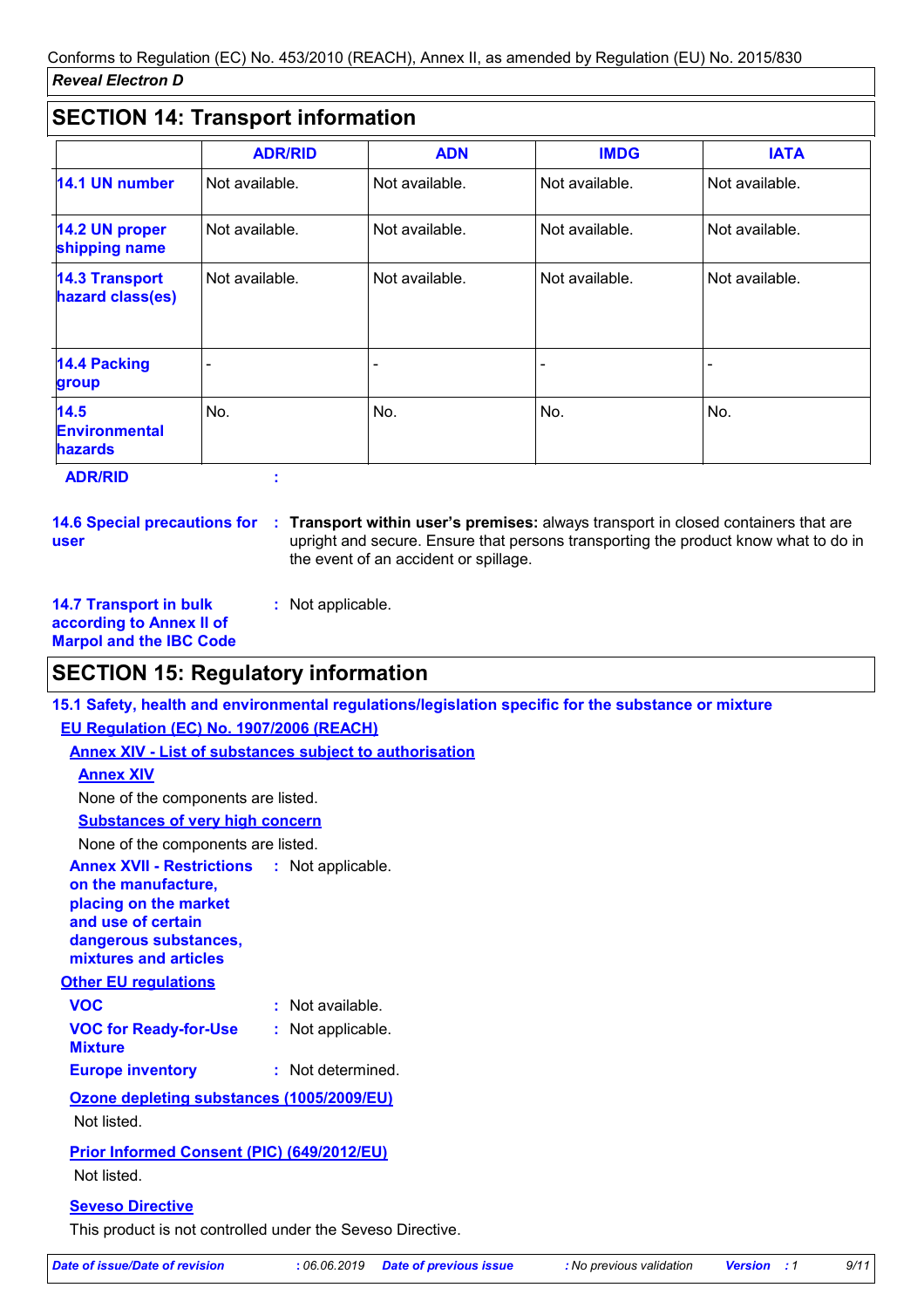# **SECTION 15: Regulatory information**

| <b>National requlations</b>                   |                                                                                                                                                                                                                                                                                                     |
|-----------------------------------------------|-----------------------------------------------------------------------------------------------------------------------------------------------------------------------------------------------------------------------------------------------------------------------------------------------------|
| <b>Industrial use</b>                         | : The information contained in this safety data sheet does not constitute the user's<br>own assessment of workplace risks, as required by other health and safety<br>legislation. The provisions of the national health and safety at work regulations apply<br>to the use of this product at work. |
| <b>International requlations</b>              |                                                                                                                                                                                                                                                                                                     |
|                                               | <b>Chemical Weapon Convention List Schedules I, II &amp; III Chemicals</b>                                                                                                                                                                                                                          |
| Not listed.                                   |                                                                                                                                                                                                                                                                                                     |
| <b>Montreal Protocol (Annexes A, B, C, E)</b> |                                                                                                                                                                                                                                                                                                     |
| Not listed.                                   |                                                                                                                                                                                                                                                                                                     |
|                                               | <b>Stockholm Convention on Persistent Organic Pollutants</b>                                                                                                                                                                                                                                        |
| Not listed.                                   |                                                                                                                                                                                                                                                                                                     |
|                                               | <b>Rotterdam Convention on Prior Informed Consent (PIC)</b>                                                                                                                                                                                                                                         |
| Not listed.                                   |                                                                                                                                                                                                                                                                                                     |
|                                               | <b>UNECE Aarhus Protocol on POPs and Heavy Metals</b>                                                                                                                                                                                                                                               |
| Not listed.                                   |                                                                                                                                                                                                                                                                                                     |
|                                               |                                                                                                                                                                                                                                                                                                     |
| <b>15.2 Chemical safety</b><br>assessment     | : Not applicable.                                                                                                                                                                                                                                                                                   |
| <b>SECTION 16: Other information</b>          |                                                                                                                                                                                                                                                                                                     |
|                                               | $\nabla$ Indicates information that has changed from previously issued version.                                                                                                                                                                                                                     |
|                                               |                                                                                                                                                                                                                                                                                                     |

| <b>Abbreviations and</b> | $:$ ATE = Acute Toxicity Estimate                                             |
|--------------------------|-------------------------------------------------------------------------------|
| acronyms                 | CLP = Classification, Labelling and Packaging Regulation [Regulation (EC) No. |
|                          | 1272/2008]                                                                    |
|                          | <b>DMEL = Derived Minimal Effect Level</b>                                    |
|                          | DNEL = Derived No Effect Level                                                |
|                          | EUH statement = CLP-specific Hazard statement                                 |
|                          | PBT = Persistent, Bioaccumulative and Toxic                                   |
|                          | PNEC = Predicted No Effect Concentration                                      |
|                          | <b>RRN = REACH Registration Number</b>                                        |
|                          | vPvB = Very Persistent and Very Bioaccumulative                               |

### **Procedure used to derive the classification according to Regulation (EC) No. 1272/2008 [CLP/GHS]**

| <b>Classification</b> | <b>Justification</b> |
|-----------------------|----------------------|
| Not classified.       |                      |

#### **Full text of abbreviated H statements**

Not applicable.

#### **Full text of classifications [CLP/GHS]**

Not applicable.

| Date of printing                   | : 06.06.2019             |
|------------------------------------|--------------------------|
| Date of issue/ Date of<br>revision | : 06.06.2019             |
| Date of previous issue             |                          |
|                                    | : No previous validation |
| <b>Version</b>                     | $\therefore$ 1           |